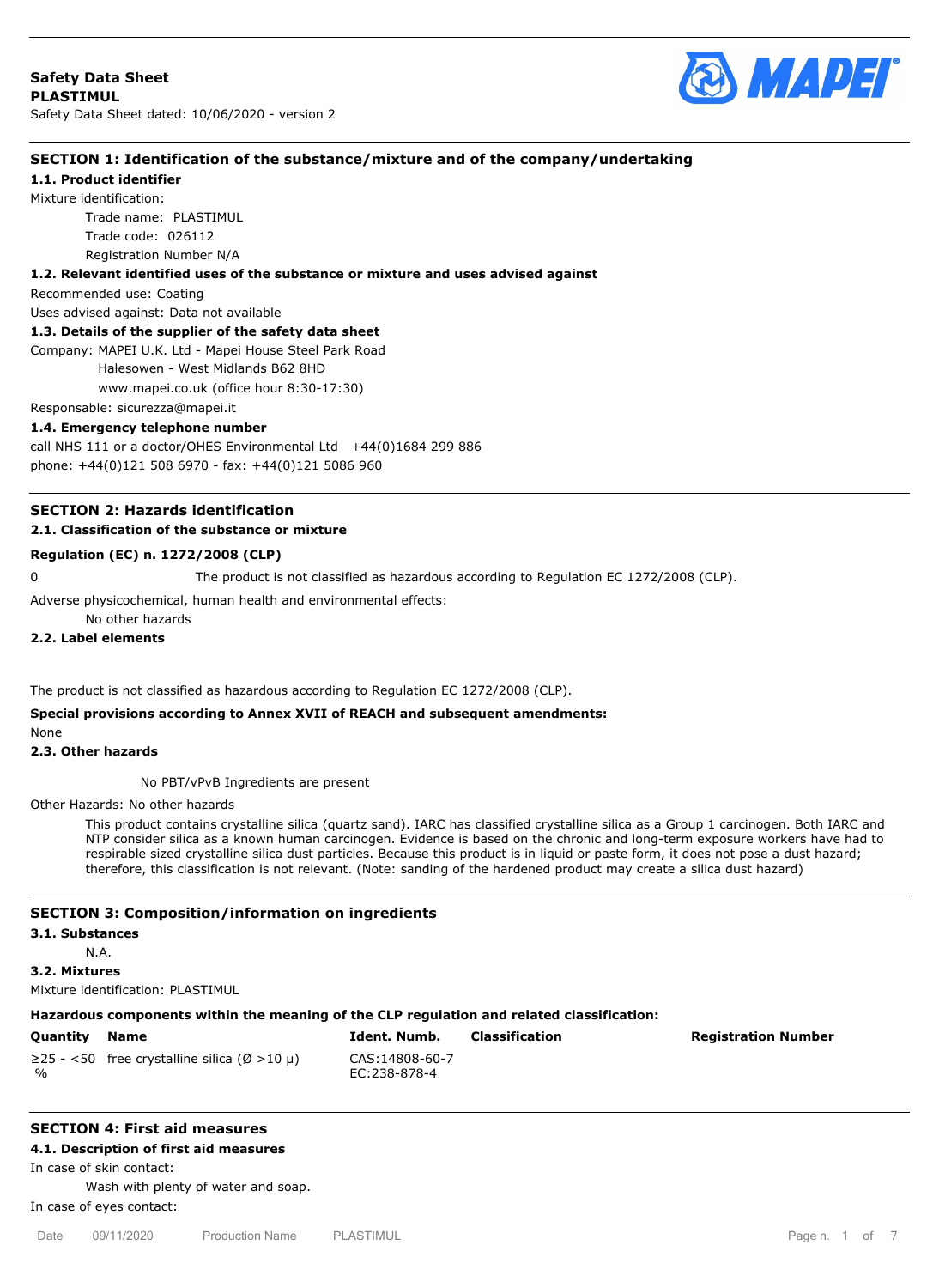Wash immediately with water.

In case of Ingestion:

Do not induce vomiting, get medical attention showing the SDS and the hazard label.

In case of Inhalation:

Remove casualty to fresh air and keep warm and at rest.

#### **4.2. Most important symptoms and effects, both acute and delayed**

N.A.

#### **4.3. Indication of any immediate medical attention and special treatment needed**

Treatment: N.A.

(see paragraph 4.1)

#### **SECTION 5: Firefighting measures**

## **5.1. Extinguishing media**

Suitable extinguishing media:

Water.

Carbon dioxide (CO2).

Extinguishing media which must not be used for safety reasons:

None in particular.

#### **5.2. Special hazards arising from the substance or mixture**

Do not inhale explosion and combustion gases.

## **5.3. Advice for firefighters**

Use suitable breathing apparatus.

## **SECTION 6: Accidental release measures**

#### **6.1. Personal precautions, protective equipment and emergency procedures**

Wear personal protection equipment.

Remove persons to safety.

## **6.2. Environmental precautions**

Do not allow to enter into soil/subsoil. Do not allow to enter into surface water or drains.

Limit leakages with earth or sand.

## **6.3. Methods and material for containment and cleaning up**

Suitable material for taking up: absorbing material, organic, sand Retain contaminated washing water and dispose it.

#### **6.4. Reference to other sections**

See also section 8 and 13

## **SECTION 7: Handling and storage**

## **7.1. Precautions for safe handling**

Avoid contact with skin and eyes, inhalation of vapours and mists.

Do not eat or drink while working.

See also section 8 for recommended protective equipment.

#### **7.2. Conditions for safe storage, including any incompatibilities**

Keep away from food, drink and feed.

Incompatible materials:

None in particular.

Instructions as regards storage premises:

Adequately ventilated premises.

## **7.3. Specific end use(s)**

Recommendation(s)

None in particular

Industrial sector specific solutions:

None in particular

# **SECTION 8: Exposure controls/personal protection**

## **8.1. Control parameters**

#### **List of components with OEL value**

| Component                  |            | <b>OEL</b><br>Type | Country                | Ceiling Long | Term<br>mq/m3 | Long<br>Term<br>ppm | Short<br>Term<br>mq/m3 | Short<br>Term<br>ppm | <b>Behaviour Note</b> |                   |  |
|----------------------------|------------|--------------------|------------------------|--------------|---------------|---------------------|------------------------|----------------------|-----------------------|-------------------|--|
| free crystalline silica (Ø |            | <b>NDS</b>         | <b>POLAND</b>          | 0.300        |               |                     |                        |                      | frakcja respirabilna  |                   |  |
| Date                       | 09/11/2020 |                    | <b>Production Name</b> | PLASTIMUL    |               |                     |                        |                      |                       | of 7<br>Page n. 2 |  |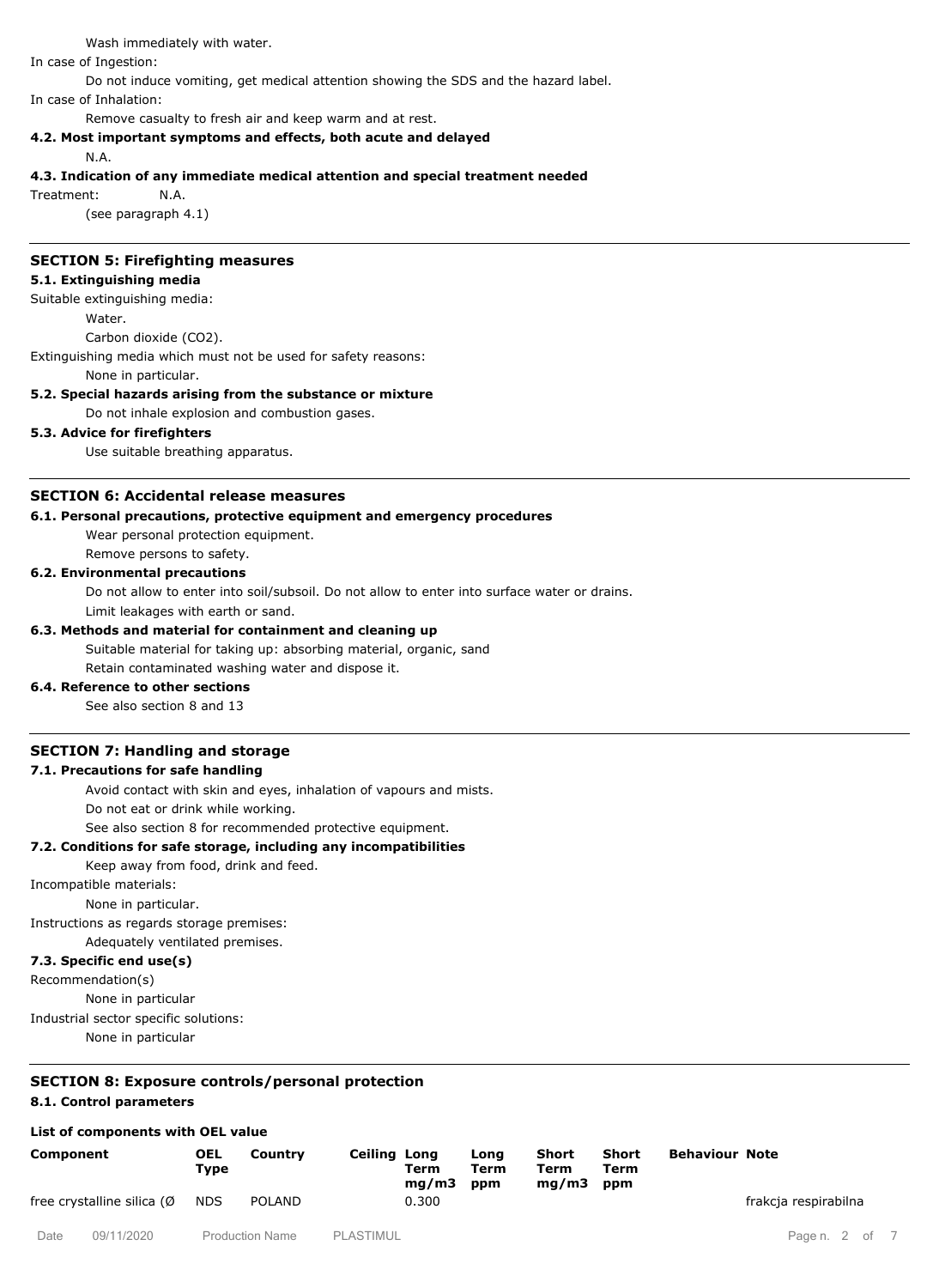| National DENMARK       | 0.3   | DENMARK, inhalable<br>aerosol inhalable aerosol                                            |
|------------------------|-------|--------------------------------------------------------------------------------------------|
| National DENMARK       | 0.100 | DENMARK, respirable<br>aerosol respirable aerosol                                          |
| GERMANY<br><b>SUVA</b> | 0.150 | 50 $\mu$ g/m <sup>3</sup> (Partikel<br>Durchmesser $<$ 12 $\mu$ m $)$ -<br><b>TRGS 906</b> |
| National SWITZERLAND   | 0.15  | A                                                                                          |
| ACGIH<br>NNN           | 0.025 | (R), A2 - Pulm fibrosis, lung<br>cancer                                                    |
| National NORWAY        | 0.300 | K 7                                                                                        |
| National AUSTRALIA     | 0.050 |                                                                                            |
|                        |       |                                                                                            |

## **8.2. Exposure controls**

Eye protection:

Not needed for normal use. Anyway, operate according good working practices.

Protection for skin:

No special precaution must be adopted for normal use.

Protection for hands:

Suitable materials for safety gloves; EN 374:

Polychloroprene - CR: thickness >=0,5mm; breakthrough time >=480min.

Nitrile rubber - NBR: thickness >=0,35mm; breakthrough time >=480min.

Butyl rubber - IIR: thickness >=0,5mm; breakthrough time >=480min.

Fluorinated rubber - FKM: thickness >=0,4mm; breakthrough time >=480min.

#### Respiratory protection:

Personal Protective Equipment should comply with relevant CE standards (as EN 374 for gloves and EN 166 for goggles), correctly maintained and stored. Consult the supplier to check the suitability of equipment against specific chemicals and for user information.

Hygienic and Technical measures

N.A.

Appropriate engineering controls:

N.A.

## **SECTION 9: Physical and chemical properties**

## **9.1. Information on basic physical and chemical properties**

Physical state: Liquid Appearance and colour: paste Black Odour: Characteristic Odour threshold: N.A. pH: 10.00 Melting point / freezing point: N.A. Initial boiling point and boiling range: N.A. Flash point: N.A. Evaporation rate: N.A. Upper/lower flammability or explosive limits: N.A. Vapour density: N.A. Vapour pressure: N.A. Relative density: 1.09 g/cm3 Solubility in water: soluble Partition coefficient (n-octanol/water): N.A. Auto-ignition temperature: N.A. Decomposition temperature: N.A. Viscosity: 250,000.00 cPs Explosive properties:  $==$ Oxidizing properties: N.A. Solid/gas flammability: ==

#### **9.2. Other information**

No additional information

#### **SECTION 10: Stability and reactivity**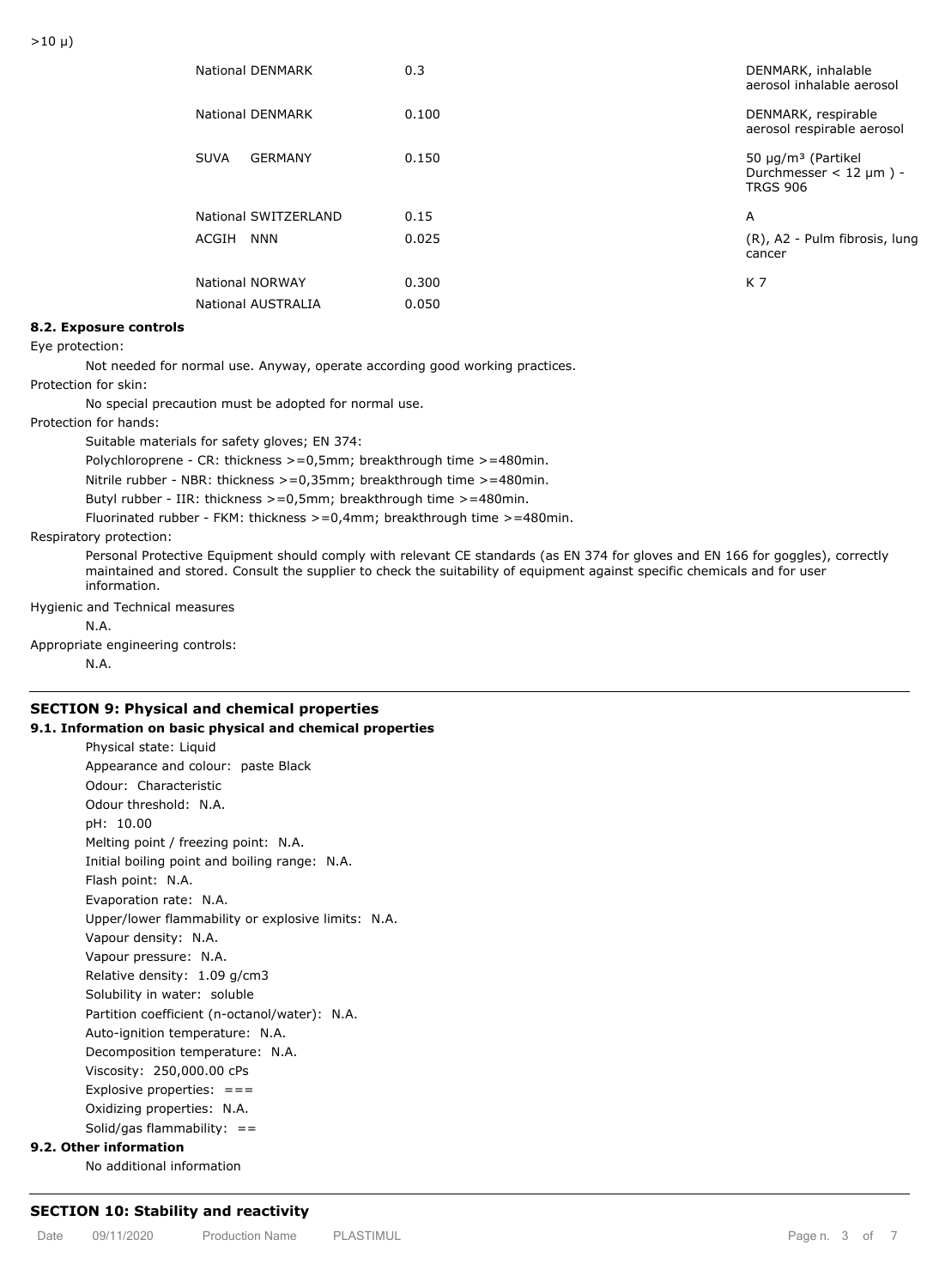#### **10.1. Reactivity**

Stable under normal conditions

#### **10.2. Chemical stability**

Stable under normal conditions

**10.3. Possibility of hazardous reactions**

None.

## **10.4. Conditions to avoid**

Stable under normal conditions.

## **10.5. Incompatible materials**

None in particular.

## **10.6. Hazardous decomposition products**

None.

## **SECTION 11: Toxicological information 11.1. Information on toxicological effects**

# **Toxicological information of the mixture:**

There is no toxicological data available on the mixture. Consider the individual concentration of each component to assess toxicological effects resulting from exposure to the mixture.

#### **Toxicological information on main components of the mixture:**

free crystalline silica  $(\emptyset$  a) acute toxicity  $>10 \mu$ ) LD50 Oral  $> 2000$  mg/kg

LD50 Skin > 2000 mg/kg

#### **If not differently specified, the information required in Regulation (EU)2015/830 listed below must be considered as N.A.**

- a) acute toxicity
- b) skin corrosion/irritation
- c) serious eye damage/irritation
- d) respiratory or skin sensitisation
- e) germ cell mutagenicity
- f) carcinogenicity
- g) reproductive toxicity
- h) STOT-single exposure

Toxicological kinetics, metabolism and distribution information

- i) STOT-repeated exposure
- j) aspiration hazard

## **SECTION 12: Ecological information**

#### **12.1. Toxicity**

Adopt good working practices, so that the product is not released into the environment. Eco-Toxicological Information:

#### **List of Eco-Toxicological properties of the product**

No data available

#### **12.2. Persistence and degradability**

N.A.

#### **12.3. Bioaccumulative potential**

N.A.

**12.4. Mobility in soil**

N.A.

## **12.5. Results of PBT and vPvB assessment**

No PBT/vPvB Ingredients are present

# **12.6. Other adverse effects**

N.A.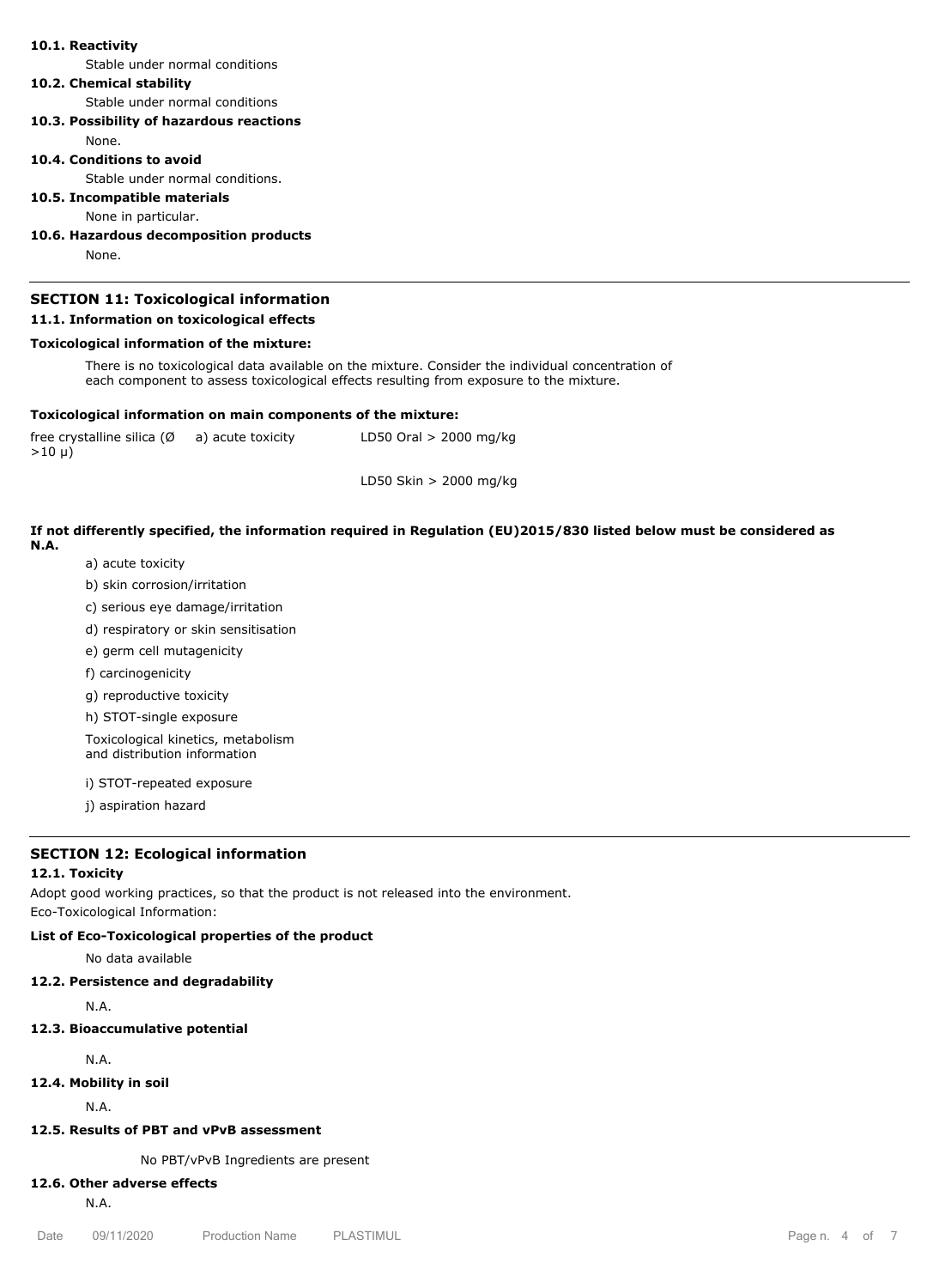## **SECTION 13: Disposal considerations**

## **13.1. Waste treatment methods**

Recover if possible. In so doing, comply with the local and national regulations currently in force.

A waste code according to European waste catalogue (EWC) cannot be specified, due to dependence on the usage. Contact an authorized waste disposal service.

Product:

Do not dispose of waste into sewers.

Do not contaminate ponds, waterways or ditches with chemical or used container.

Send to an authorized waste disposal service.

Contaminated packaging:

Empty remaining content.

Dispose of as unused product.

Do not re-use empty containers.

#### **SECTION 14: Transport information**

Not classified as dangerous in the meaning of transport regulations.

**14.1. UN number**

N.A.

```
14.2. UN proper shipping name
```
N.A.

**14.3. Transport hazard class(es)**

N.A.

**14.4. Packing group**

N.A.

**14.5. Environmental hazards**

N.A.

## **14.6. Special precautions for user**

N.A.

Road and Rail ( ADR-RID ) :

N.A.

ADR-Hazard identification number: NA

Air ( IATA ) :

N.A.

Sea ( IMDG ) :

N.A.

#### **14.7. Transport in bulk according to Annex II of Marpol and the IBC Code**

N.A.

## **SECTION 15: Regulatory information**

#### **15.1. Safety, health and environmental regulations/legislation specific for the substance or mixture**

VOC (2004/42/EC) : N.A. g/l Dir. 98/24/EC (Risks related to chemical agents at work) Dir. 2000/39/EC (Occupational exposure limit values) Regulation (EC) n. 1907/2006 (REACH) Regulation (EU) 2015/830 Regulation (EC) n. 1272/2008 (CLP) Regulation (EC) n. 790/2009 (ATP 1 CLP) and (EU) n. 758/2013 Regulation (EU) n. 286/2011 (ATP 2 CLP) Regulation (EU) n. 618/2012 (ATP 3 CLP) Regulation (EU) n. 487/2013 (ATP 4 CLP) Regulation (EU) n. 944/2013 (ATP 5 CLP) Regulation (EU) n. 605/2014 (ATP 6 CLP) Regulation (EU) n. 2015/1221 (ATP 7 CLP) Regulation (EU) n. 2016/918 (ATP 8 CLP) Regulation (EU) n. 2016/1179 (ATP 9 CLP) Regulation (EU) n. 2017/776 (ATP 10 CLP) Regulation (EU) n. 2018/669 (ATP 11 CLP) Regulation (EU) n. 2019/521 (ATP 12 CLP) Provisions related to directive EU 2012/18 (Seveso III):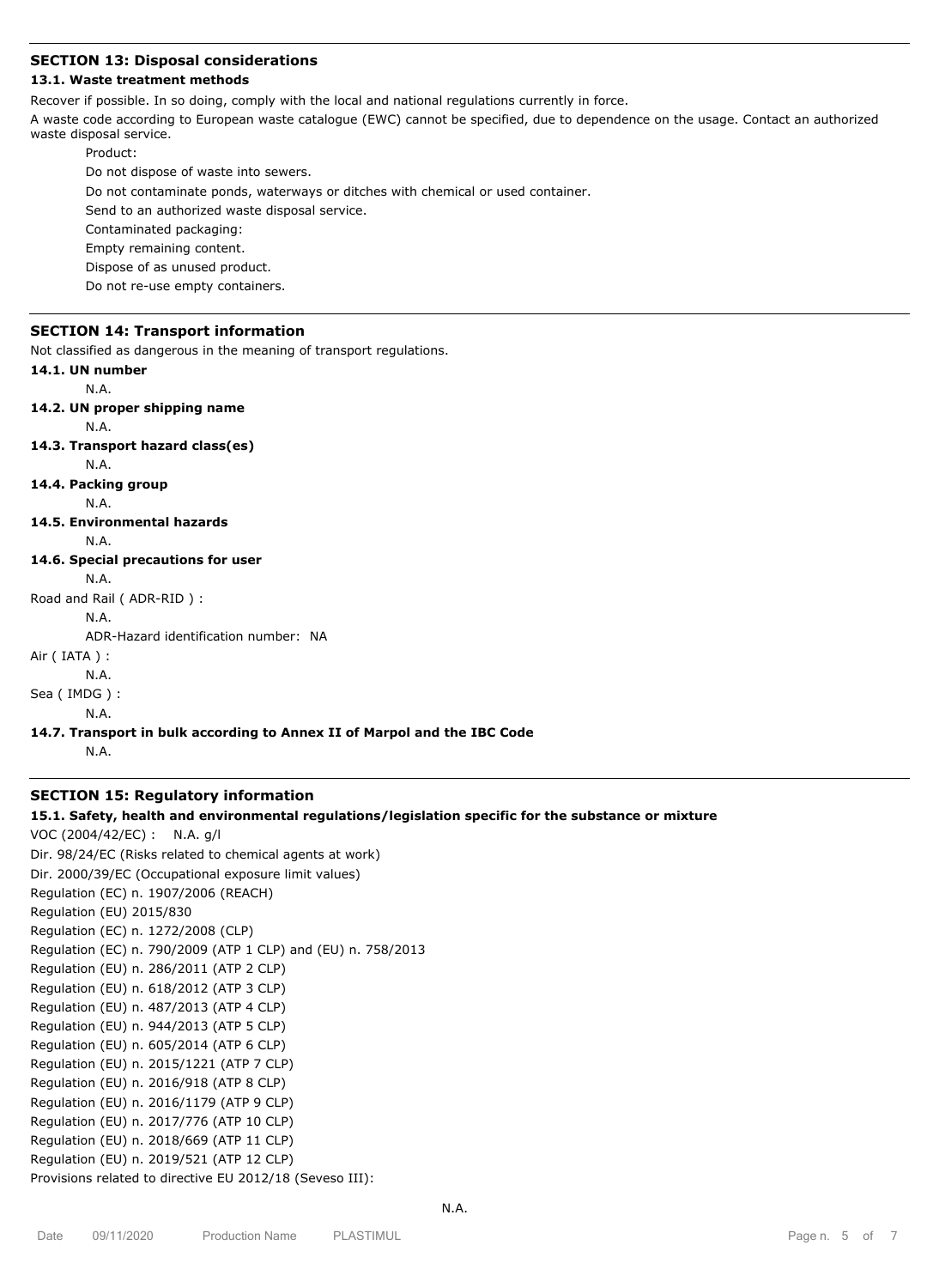#### **German Water Hazard Class.**

1

## **Restrictions related to the product or the substances contained according to Annex XVII Regulation (EC) 1907/2006 (REACH) and subsequent modifications:**

Restrictions related to the product: None

Restrictions related to the substances contained: 28

## **SVHC Substances:**

No data available

# **15.2. Chemical safety assessment**

No Chemical Safety Assessment has been carried out for the mixture.

# **SECTION 16: Other information**

This document was prepared by a competent person who has received appropriate training.

Main bibliographic sources:

ECDIN - Environmental Chemicals Data and Information Network - Joint Research Centre, Commission of the European Communities

SAX's DANGEROUS PROPERTIES OF INDUSTRIAL MATERIALS - Eight Edition - Van Nostrand Reinold

The information contained herein is based on our state of knowledge at the above-specified date. It refers solely to the product indicated and constitutes no guarantee of particular quality.

It is the duty of the user to ensure that this information is appropriate and complete with respect to the specific use intended.

This SDS cancels and replaces any preceding release.

Legend to abbreviations and acronyms used in the safety data sheet:

ACGIH: American Conference of Governmental Industrial Hygienists

ADR: European Agreement concerning the International Carriage of Dangerous Goods by Road.

AND: European Agreement concerning the International Carriage of Dangerous Goods by Inland Waterways

ATE: Acute Toxicity Estimate

ATEmix: Acute toxicity Estimate (Mixtures)

BCF: Biological Concentration Factor

BEI: Biological Exposure Index

BOD: Biochemical Oxygen Demand

CAS: Chemical Abstracts Service (division of the American Chemical Society).

CAV: Poison Center

CE: European Community

CLP: Classification, Labeling, Packaging.

CMR: Carcinogenic, Mutagenic and Reprotoxic

COD: Chemical Oxygen Demand

COV: Volatile Organic Compound

CSA: Chemical Safety Assessment

CSR: Chemical Safety Report

DMEL: Derived Minimal Effect Level

DNEL: Derived No Effect Level.

DPD: Dangerous Preparations Directive

DSD: Dangerous Substances Directive

EC50: Half Maximal Effective Concentration

ECHA: European Chemicals Agency

EINECS: European Inventory of Existing Commercial Chemical Substances.

ES: Exposure Scenario

GefStoffVO: Ordinance on Hazardous Substances, Germany.

GHS: Globally Harmonized System of Classification and Labeling of Chemicals.

IARC: International Agency for Research on Cancer

IATA: International Air Transport Association.

IATA-DGR: Dangerous Goods Regulation by the "International Air Transport Association" (IATA).

IC50: half maximal inhibitory concentration

ICAO: International Civil Aviation Organization.

ICAO-TI: Technical Instructions by the "International Civil Aviation Organization" (ICAO).

IMDG: International Maritime Code for Dangerous Goods.

INCI: International Nomenclature of Cosmetic Ingredients.

IRCCS: Scientific Institute for Research, Hospitalization and Health Care

KSt: Explosion coefficient.

LC50: Lethal concentration, for 50 percent of test population.

LD50: Lethal dose, for 50 percent of test population.